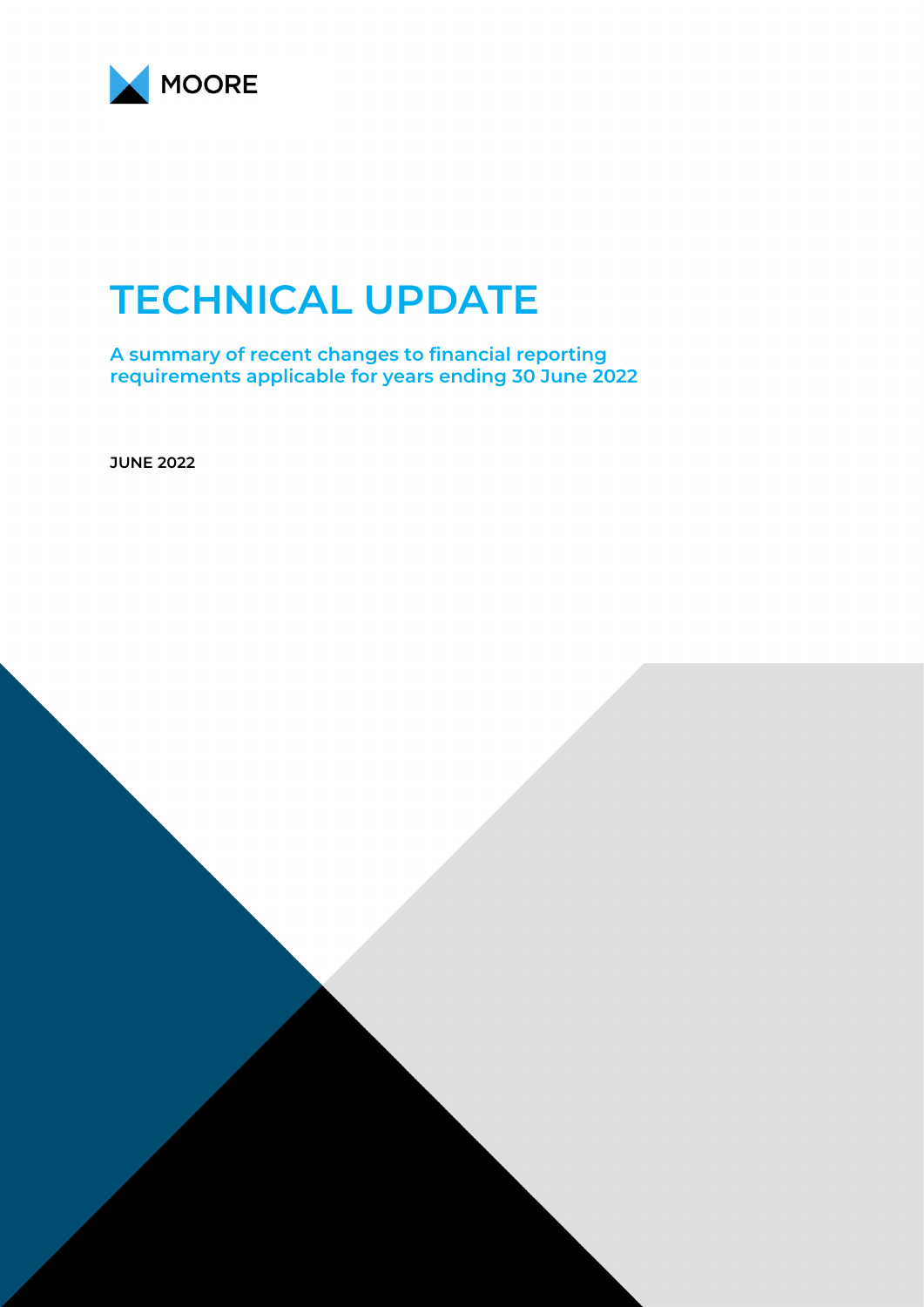

This Technical Update provides you with an overview of Australian Accounting Standards, Interpretations and IFRIC Agenda decisions issued up to 1 June 2022. It outlines:

- Australian Accounting Standards mandatorily applicable for the first time for years ended 30 June 2022;
- Australian Accounting Standards available for early adoption for years ended 30 June 2022; and
- IFRIC Agenda decisions made during the year.

In addition to ensuring that your Organisation has appropriately applied all the new relevant standards in their financial report, this publication can help you to meet your disclosure obligations under AASB 108 Accounting Policies, Change in Accounting Estimates and Errors. Organisations are required to disclose the:

- impact of the initial application of new accounting standards
- potential impact of standards issued but not yet effective

Organisations preparing Tier 2 Simplified Disclosure financial statement do not have to disclose the potential impact of standards issued but not yet effective.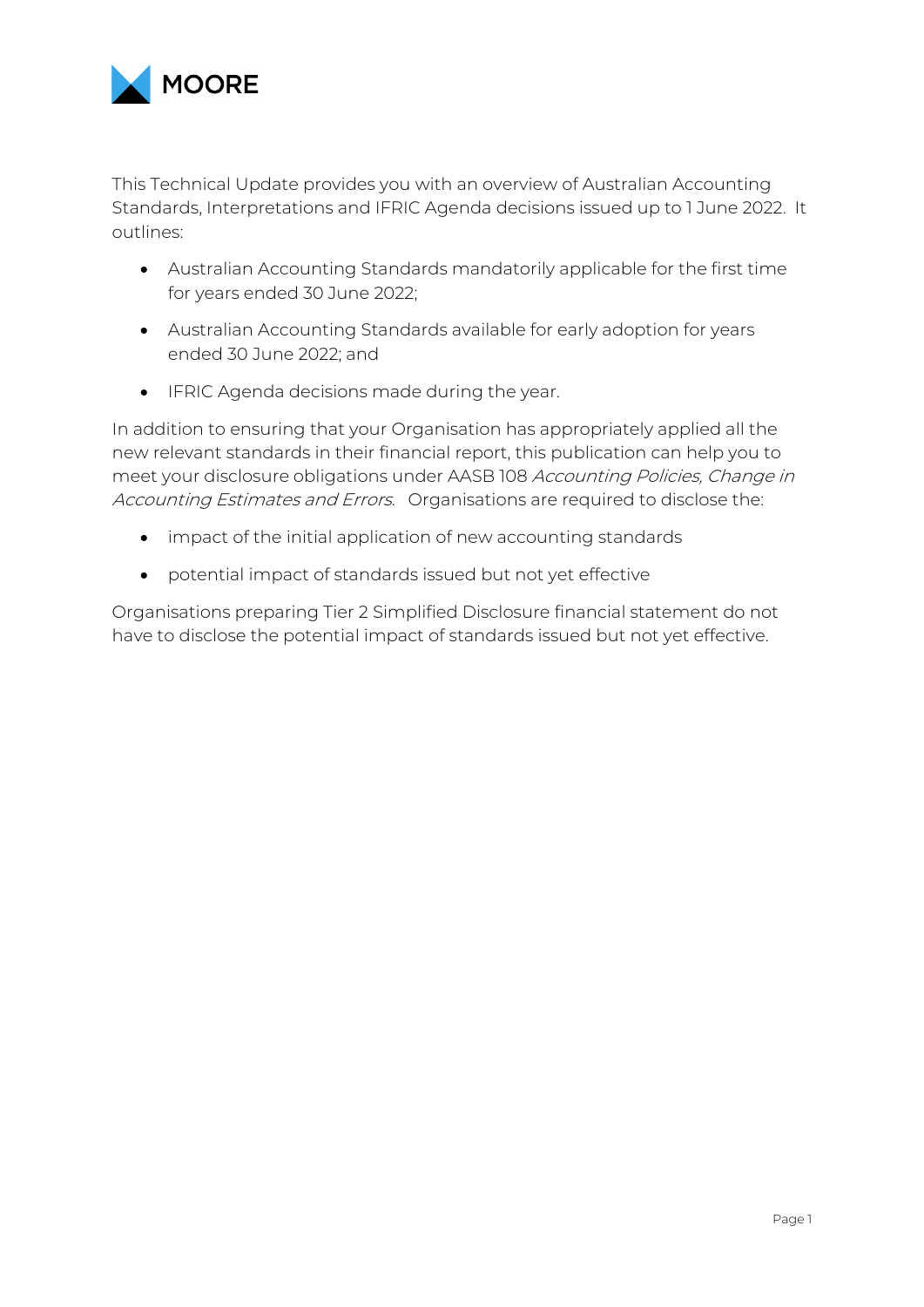

# **STANDARDS APPLICABLE FOR THE FIRST TIME FOR 30 JUNE 2022 YEAR ENDS**

The following Australian Accounting Standards (AAS) are mandatorily applicable for the first time for 30 June 2022 year-ends:

| <b>REFERENCE</b> | <b>TITLE</b>                                                                                                                                                                                                                                                                                                                                                                                                                                   | <b>APPLICABLE</b><br><b>FOR REPORTING</b><br><b>PERIODS</b><br><b>BEGINNING ON</b><br><b>OR AFTER</b> |
|------------------|------------------------------------------------------------------------------------------------------------------------------------------------------------------------------------------------------------------------------------------------------------------------------------------------------------------------------------------------------------------------------------------------------------------------------------------------|-------------------------------------------------------------------------------------------------------|
| <b>AASB 1060</b> | <b>General Purpose Financial Statements -</b><br>Simplified Disclosures for For-Profit and Not-for-<br><b>Profit Tier 2 Entities</b>                                                                                                                                                                                                                                                                                                           | 1 July 2021                                                                                           |
| AASB 2020-2      | Amendments to Australian Accounting Standards 1 July 2021<br>- Removal of Special Purpose Financial<br><b>Statements for Certain For-Profit Private Sector</b><br><b>Entities</b>                                                                                                                                                                                                                                                              |                                                                                                       |
| AASB 2021-1      | <b>Amendments to Australian Accounting Standards</b><br>- Transition to Tier 2: Simplified Disclosures for<br><b>Not-for-Profit Entities</b>                                                                                                                                                                                                                                                                                                   | 1 July 2021                                                                                           |
| AASB 2022-2      | Amendments to Australian Accounting Standards 30 June 2022 <sup>1</sup><br>- Extending Transition Relief under AASB 1                                                                                                                                                                                                                                                                                                                          |                                                                                                       |
|                  | These standards all relate to the introduction of the<br>new Simplified Disclosures reporting framework<br>and the removal of the reporting entity concept for<br>for-profit private sector organisations.<br>Fundamentally this will entail two things:                                                                                                                                                                                       |                                                                                                       |
|                  | 1. A new framework for determining who can<br>prepare Tier 1 or Tier 2 General Purpose<br>Financial Statements (GPFS) and who can<br>prepare Special Purpose Financial<br>Statements (SPFS) as a result of the removal<br>of the 'reporting entity' concept for private<br>for-profit entities. (AASB 2020-2 which<br>amends AASB 1053 Application of Tiers of<br>Australian Accounting Standards and other<br>consequential amendments to the |                                                                                                       |

<span id="page-2-0"></span><sup>&</sup>lt;sup>1</sup> AASB 2022-2 is applicable to years ending 30 June 2022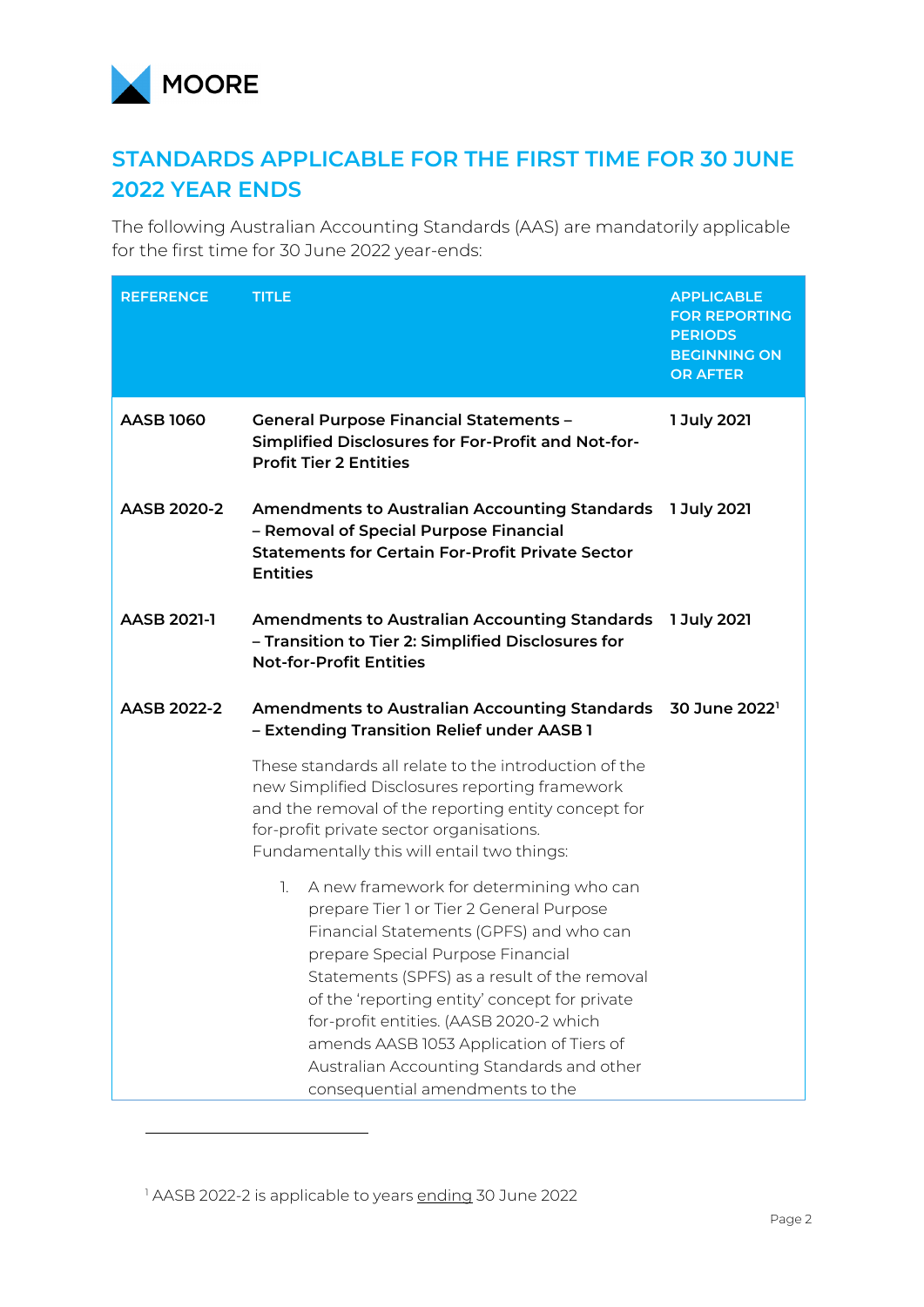

| <b>REFERENCE</b> | <b>TITLE</b>                                                                                                                                                                                                                                                                                                                                                                                                                                | <b>APPLICABLE</b><br><b>FOR REPORTING</b><br><b>PERIODS</b><br><b>BEGINNING ON</b><br><b>OR AFTER</b> |
|------------------|---------------------------------------------------------------------------------------------------------------------------------------------------------------------------------------------------------------------------------------------------------------------------------------------------------------------------------------------------------------------------------------------------------------------------------------------|-------------------------------------------------------------------------------------------------------|
|                  | application paragraphs of all AAS)<br>The replacement of the Reduced Disclosure<br>2.                                                                                                                                                                                                                                                                                                                                                       |                                                                                                       |
|                  | Regime (RDR) for all Tier 2 GPFS with the<br>new Simplified Disclosures (SDS) framework<br>for all organisations both for-profit and not-<br>for-profit. (AASB 1060)                                                                                                                                                                                                                                                                        |                                                                                                       |
|                  | AASB 2021-1 provides transitional relief to Not-for-<br>Profit organisations transitioning from either Tier 1<br>financial statements or Tier 2 RDR financial<br>statements to SDS to bring them in line with the<br>options available for for-profit organisations. It<br>permits them to not provide comparative<br>information in note disclosures if not already<br>provided in their previous general purpose financial<br>statements. |                                                                                                       |
|                  | AASB 2022-2 provides additional transition options<br>for organisations that are transitioning to the new<br>reporting framework via AASB1 First-time Adoption<br>of Australian Accounting Standards where its<br>parent or subsidiary already apply AAS or IFRS at<br>the date the organisation transitions.                                                                                                                               |                                                                                                       |
|                  | For more information refer to our Guide to<br>Transitioning to Simplified Disclosure Reporting.                                                                                                                                                                                                                                                                                                                                             |                                                                                                       |
| AASB 2020-5      | <b>Amendments to Australian Accounting Standards</b><br>- Insurance Contracts                                                                                                                                                                                                                                                                                                                                                               | 1 January 2021                                                                                        |
|                  | This amending standard deferred the application<br>AASB 17 Insurance Contracts until 1 January 2023.<br>See discussion on AASB 17 below in section on<br>standards issued but not yet effective.                                                                                                                                                                                                                                            |                                                                                                       |
| AASB 2020-7      | <b>Amendments to Australian Accounting Standards</b><br>- Covid-19-Related Rent Concessions: Tier 2<br><b>Disclosures</b>                                                                                                                                                                                                                                                                                                                   | 1 July 2021                                                                                           |
|                  | This amending standard introduces disclosure<br>requirements to AASB 1060 for Tier 2 reporters who<br>had applied the related to the COVID-19 related rent                                                                                                                                                                                                                                                                                  |                                                                                                       |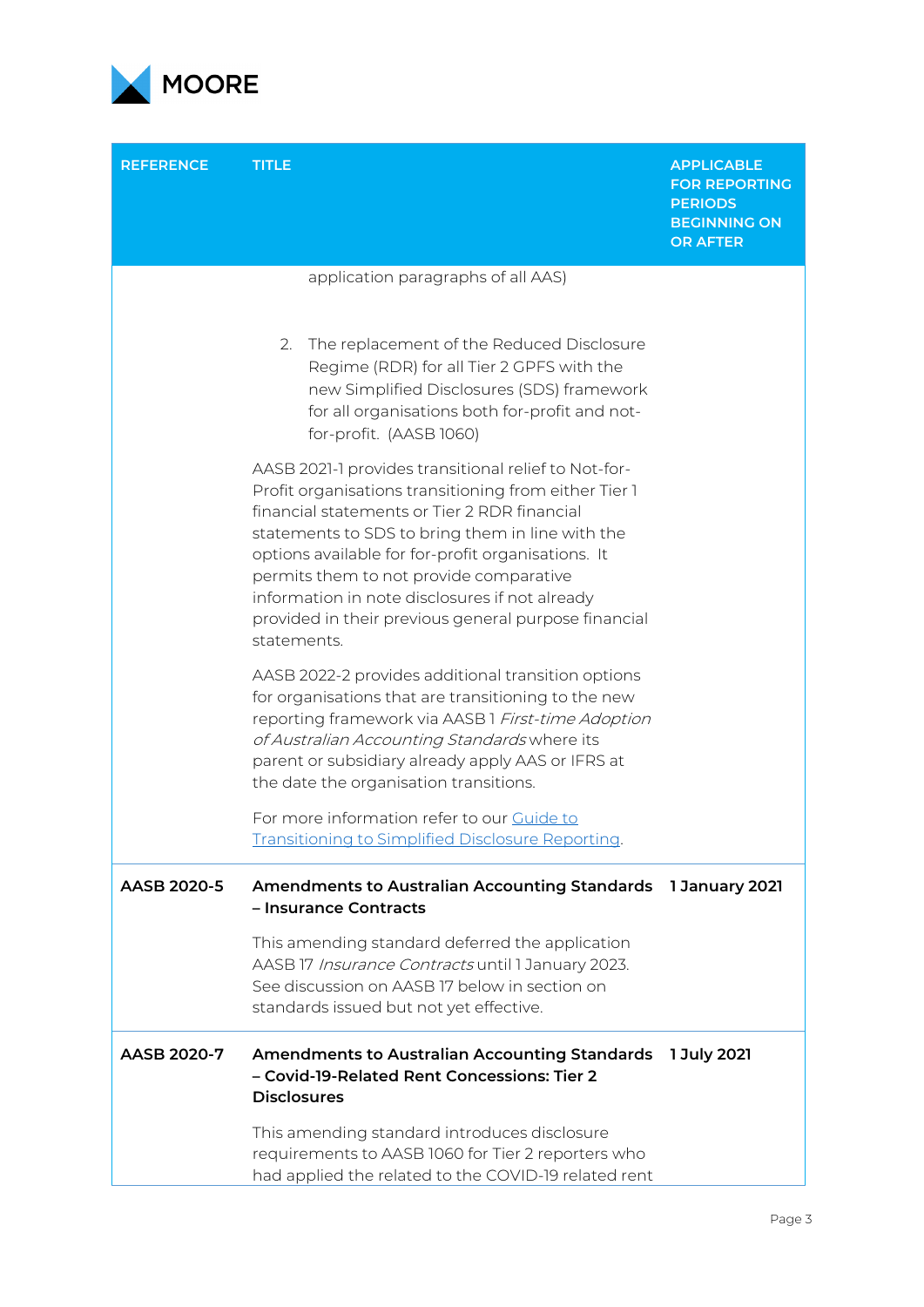

| <b>REFERENCE</b> | <b>TITLE</b>                                                                                                                                                                                                                                                                                                                                                              | <b>APPLICABLE</b><br><b>FOR REPORTING</b><br><b>PERIODS</b><br><b>BEGINNING ON</b><br><b>OR AFTER</b> |
|------------------|---------------------------------------------------------------------------------------------------------------------------------------------------------------------------------------------------------------------------------------------------------------------------------------------------------------------------------------------------------------------------|-------------------------------------------------------------------------------------------------------|
|                  | concessions in AASB 2020-4 Amendments to<br>Australian Accounting Standards - Covid-19-Related<br>Rent Concessions, that were applicable in the prior<br>year.                                                                                                                                                                                                            |                                                                                                       |
|                  | The purpose of AASB 2020-4 was to provide<br>practical relief for lessees who were given rent<br>concessions as a result of the COVID-19.                                                                                                                                                                                                                                 |                                                                                                       |
| AASB 2020-8      | Amendments to Australian Accounting Standards 1 January 2021<br>- Interest Rate Benchmark Reform - Phase 2                                                                                                                                                                                                                                                                |                                                                                                       |
| AASB 2020-9      | Amendments to Australian Accounting Standards 1 July 2021<br>- Tier 2 Disclosures: Interest Rate Benchmark<br>Reform (Phase 2) and Other Amendments                                                                                                                                                                                                                       |                                                                                                       |
|                  | AASB 2020-8 makes amendments to a number of<br>standards to introduce practical expedients for<br>organisations that have to change their lease<br>contracts, debt, derivatives, and other financial<br>instrument arrangements as a result of interest rate<br>benchmark reform. It also includes additional<br>disclosure requirements.                                 |                                                                                                       |
|                  | AASB 2020-9 makes related disclosure<br>amendments to AASB 1060 for Tier 2 reporters.                                                                                                                                                                                                                                                                                     |                                                                                                       |
|                  | It is not expected that this standard will have a<br>significant impact in Australia as BBSW and BKBM<br>in New Zealand are not impacted by the interest<br>rate benchmark reforms. You will only be impacted<br>if your organisations has LIBOR, EURIBOR or other<br>similar 'IBOR' based contracts that are required to<br>be updated to a new benchmark interest rate. |                                                                                                       |
| AASB 2021-3      | <b>Amendments to Australian Accounting Standards</b><br>- Covid-19-Related Rent Concessions beyond 30<br><b>June 2021</b>                                                                                                                                                                                                                                                 | 1 April 2021                                                                                          |
|                  | This Standard amends AASB 16 Leases to extend by<br>one year the application period of the practical<br>expedient added to AASB 16 by AASB 2020-4<br>Amendments to Australian Accounting Standards -<br>Covid-19-Related Rent Concessions. The practical<br>expedient permits lessees not to assess whether                                                               |                                                                                                       |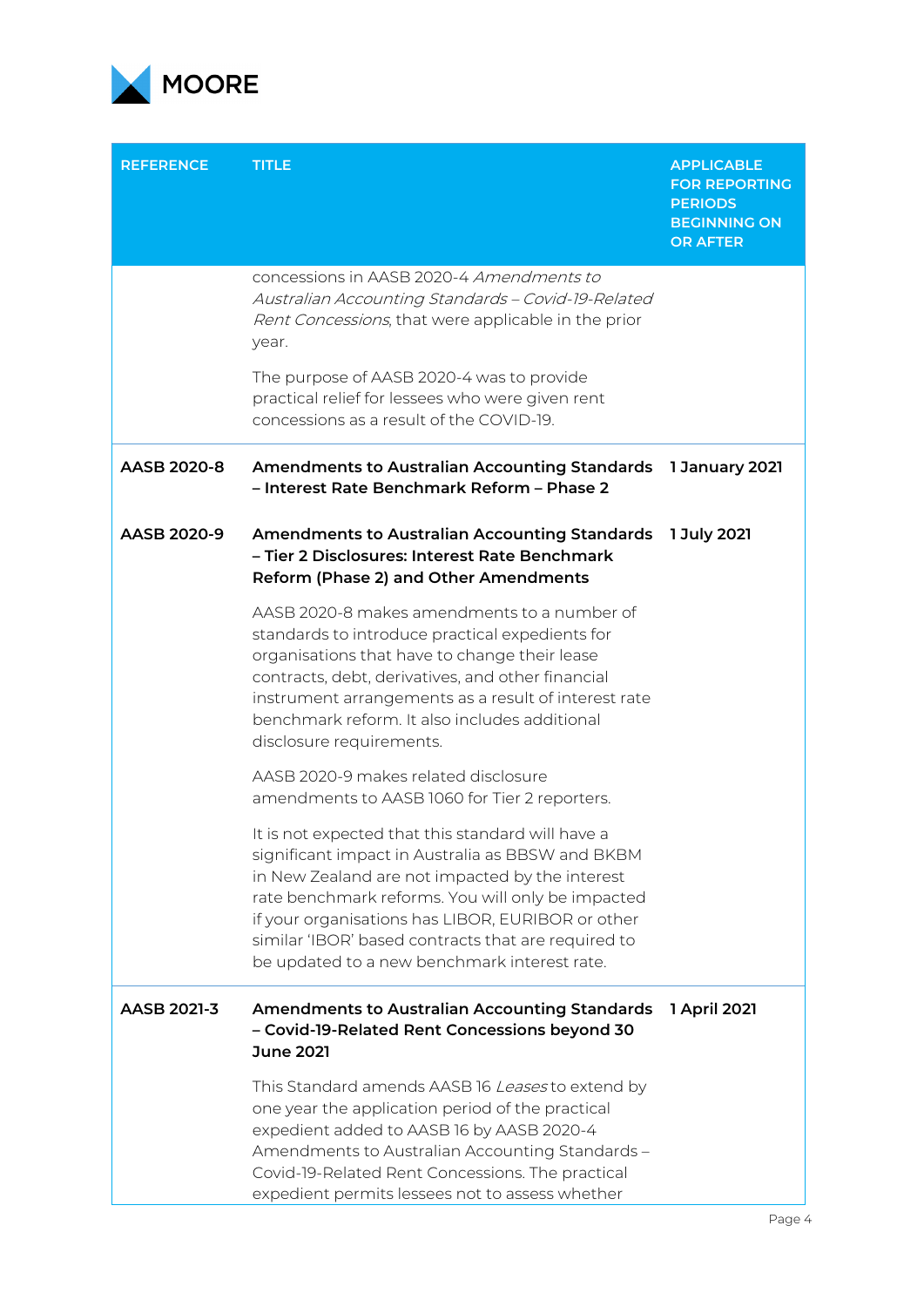

| <b>REFERENCE</b> | <b>TITLE</b>                                                                                                                                                                                                                                                                                                                                                                                                                                                                       | <b>APPLICABLE</b><br><b>FOR REPORTING</b><br><b>PERIODS</b><br><b>BEGINNING ON</b><br><b>OR AFTER</b> |
|------------------|------------------------------------------------------------------------------------------------------------------------------------------------------------------------------------------------------------------------------------------------------------------------------------------------------------------------------------------------------------------------------------------------------------------------------------------------------------------------------------|-------------------------------------------------------------------------------------------------------|
|                  | rent concessions that occur as a direct<br>consequence of the covid-19 pandemic and meet<br>specified conditions are lease modifications and,<br>instead, to account for those rent concessions as if<br>they were not lease modifications. This Standard<br>extends the practical expedient to rent concessions<br>that reduce only lease payments originally due on<br>or before 30 June 2022, provided the other<br>conditions for applying the practical expedient are<br>met. |                                                                                                       |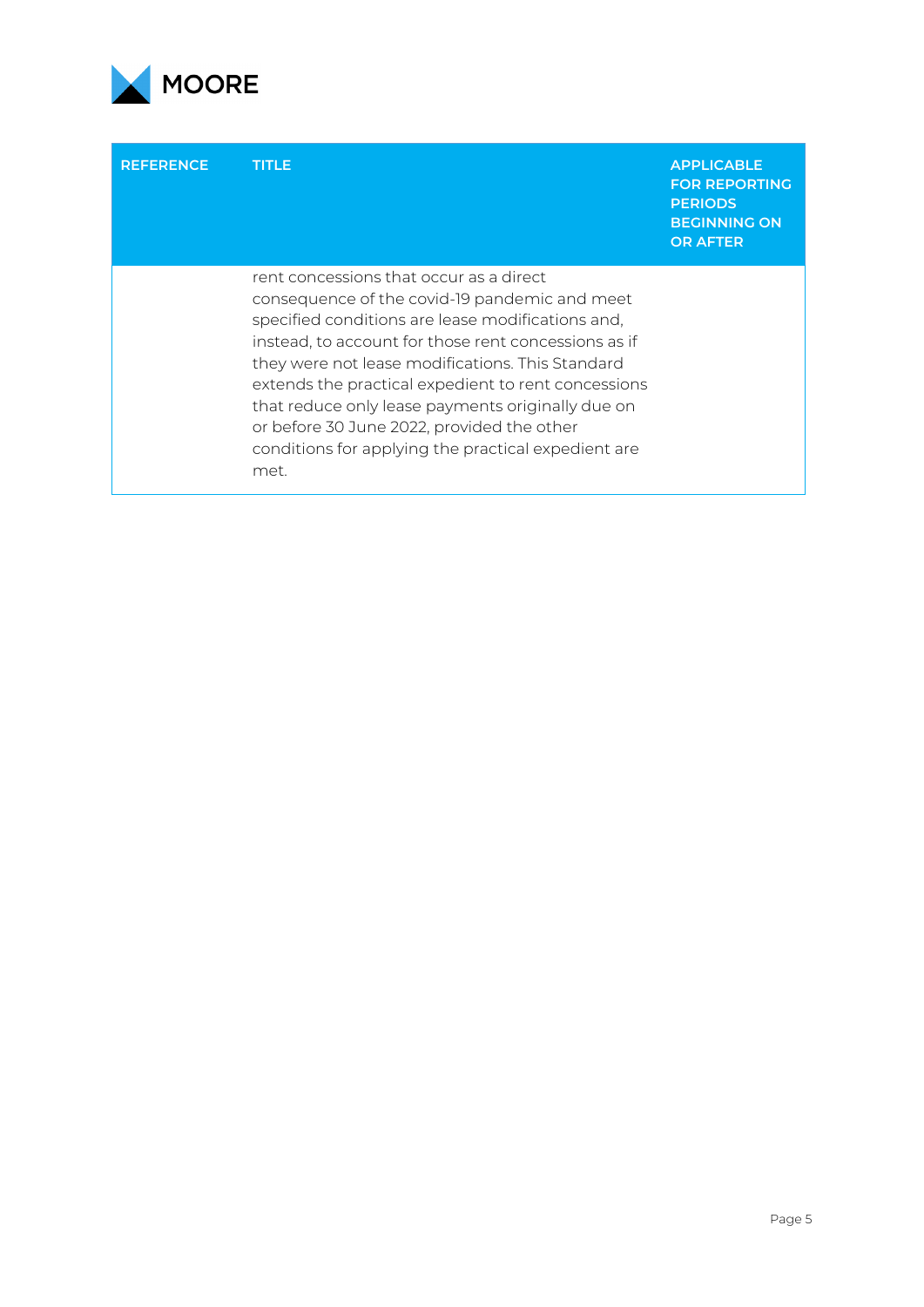

## **STANDARDS ISSUED BUT NOT YET EFFECTIVE**

The following standards have been issued by the AASB but are not yet mandatory. They are available for early adoption.

There is one new standard noted below that will be applicable for the first time for Organisations who are preparing half -year financial statements.

| <b>REFERENCE</b> | <b>TITLE</b>                                                                                                                                                                                                                                                                                                               | <b>APPLICABLE</b><br><b>FOR REPORTING</b><br><b>PERIODS</b><br><b>BEGINNING ON</b><br><b>OR AFTER</b> |
|------------------|----------------------------------------------------------------------------------------------------------------------------------------------------------------------------------------------------------------------------------------------------------------------------------------------------------------------------|-------------------------------------------------------------------------------------------------------|
| AASB 2020-3      | Amendments to Australian Accounting Standards -<br>Annual Improvements 2018-2020 and Other<br>Amendments                                                                                                                                                                                                                   | 1 January 2022<br>(Mandatory for<br>June half years)                                                  |
|                  | This Standard amends:<br>a) AASB 1 to simplify the application of AASB 1 by a<br>subsidiary that becomes a first-time adopter<br>after its parent in relation to the measurement<br>of cumulative translation differences;                                                                                                 |                                                                                                       |
|                  | b) AASB 3 to update a reference to the<br>Conceptual Framework for Financial Reporting<br>without changing the accounting<br>requirements for business combinations;                                                                                                                                                       |                                                                                                       |
|                  | c) AASB 9 to clarify that an organisation only<br>includes fees paid between itself and the<br>lender in the assessment of whether the terms<br>of a new or modified financial liability are<br>substantially different from the terms of the<br>original financial liability and not fees paid to<br>other third parties; |                                                                                                       |
|                  | d) AASB 116 to require an entity to recognise the<br>sales proceeds from selling items produced<br>while preparing property, plant and equipment<br>for its intended use and the related cost in<br>profit or loss, instead of deducting the amounts<br>received from the cost of the asset;                               |                                                                                                       |
|                  | e) AASB 137 to specify the costs to fulfill a contract<br>that an organisation includes when assessing                                                                                                                                                                                                                     |                                                                                                       |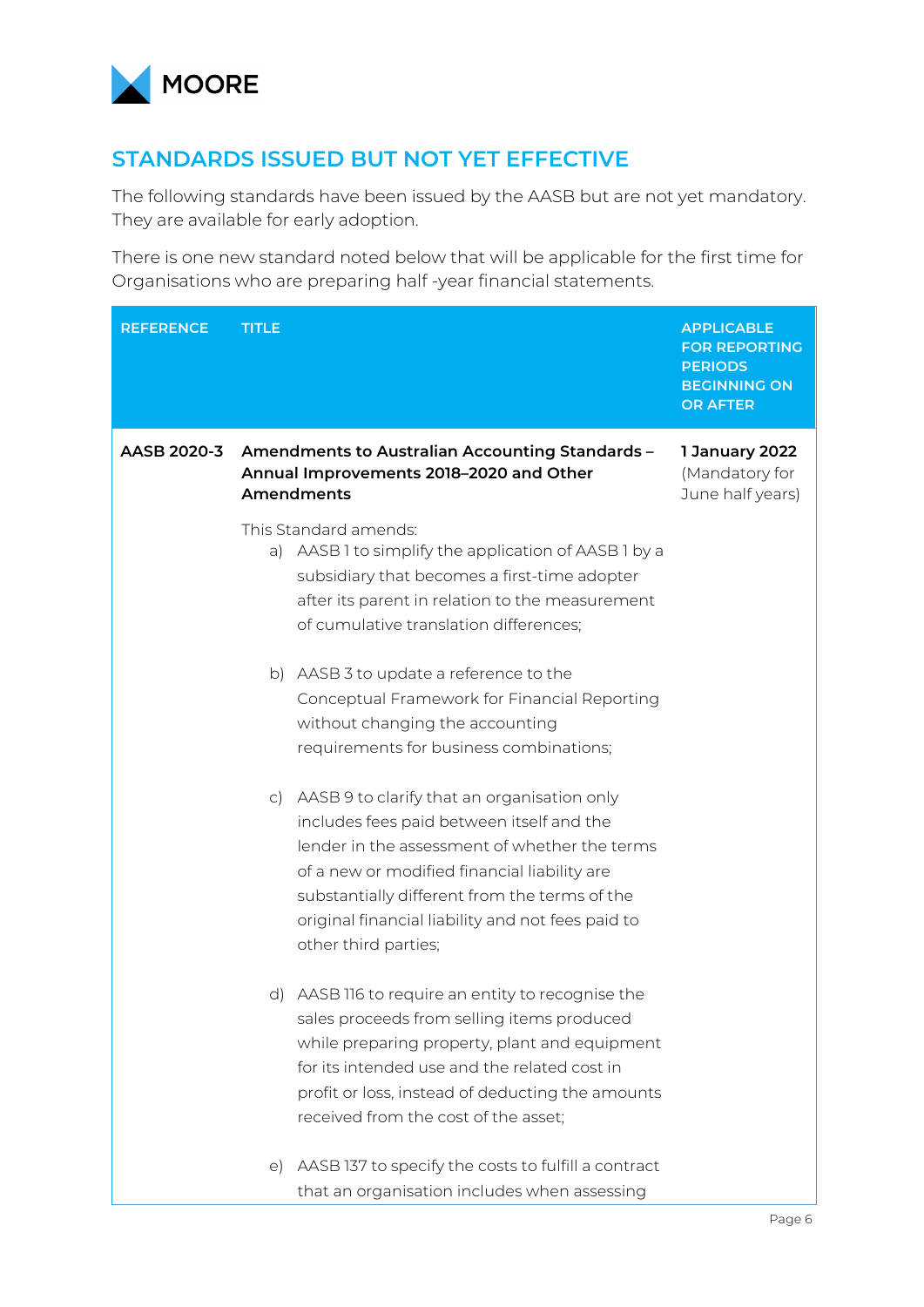

| <b>REFERENCE</b> | <b>TITLE</b>                                                                                                                                                                                                                                                                                                                                                                                       | <b>APPLICABLE</b><br><b>FOR REPORTING</b><br><b>PERIODS</b><br><b>BEGINNING ON</b><br><b>OR AFTER</b> |
|------------------|----------------------------------------------------------------------------------------------------------------------------------------------------------------------------------------------------------------------------------------------------------------------------------------------------------------------------------------------------------------------------------------------------|-------------------------------------------------------------------------------------------------------|
|                  | whether a contract will be loss-making includes<br>both incremental costs and an allocation of<br>overhead costs relating to that contract; and<br>AASB 141 to remove the requirement to exclude<br>f<br>cash flows from taxation when measuring fair<br>value, thereby aligning the fair value<br>measurement requirements in AASB 141 with<br>those in other Australian Accounting<br>Standards. |                                                                                                       |
|                  | The amendments to AASB 1, AASB 3, AASB 9, AASB 137<br>and AASB 141 are all to be applied prospectively, whilst<br>the amendment to AASB 116 will be applied<br>retrospectively.                                                                                                                                                                                                                    |                                                                                                       |
| AASB 2022-3      | Amendments to Australian Accounting Standards -<br><b>Illustrative Examples for Not-for-Profit Entities</b><br>accompanying AASB 15                                                                                                                                                                                                                                                                | 1 July 2022                                                                                           |
|                  | This Standard adds Illustrative Example 7A to the<br>examples attached to AASB 15 to clarify the accounting<br>for upfront fees by a not-for-profit entity. The<br>amendments do not change the requirements of<br>AASB 15 and are only relevant to not-for-profit entities.                                                                                                                       |                                                                                                       |
| <b>AASB17</b>    | <b>Insurance Contracts</b>                                                                                                                                                                                                                                                                                                                                                                         | 1 January 2023                                                                                        |
|                  | AASB 17 Insurance Contracts supersedes AASB 4<br>Insurance Contracts, AASB 1023 General Insurance<br>Contracts and AASB 1038 Life Insurance Contracts and<br>establishes a comprehensive model for accounting for<br>all types of insurance contracts.                                                                                                                                             |                                                                                                       |
|                  | The scope of AASB 17 includes some contracts that<br>appear to provide fixed fee services. However,<br>organisations may be able to elect to apply AASB 15<br>Revenue from Contracts with Customers to these<br>contracts if specific requirements are met.                                                                                                                                        |                                                                                                       |
|                  | AASB 17 contains the principles for the recognition,<br>measurement, presentation, and disclosure of<br>insurance contracts issued. It also requires similar                                                                                                                                                                                                                                       |                                                                                                       |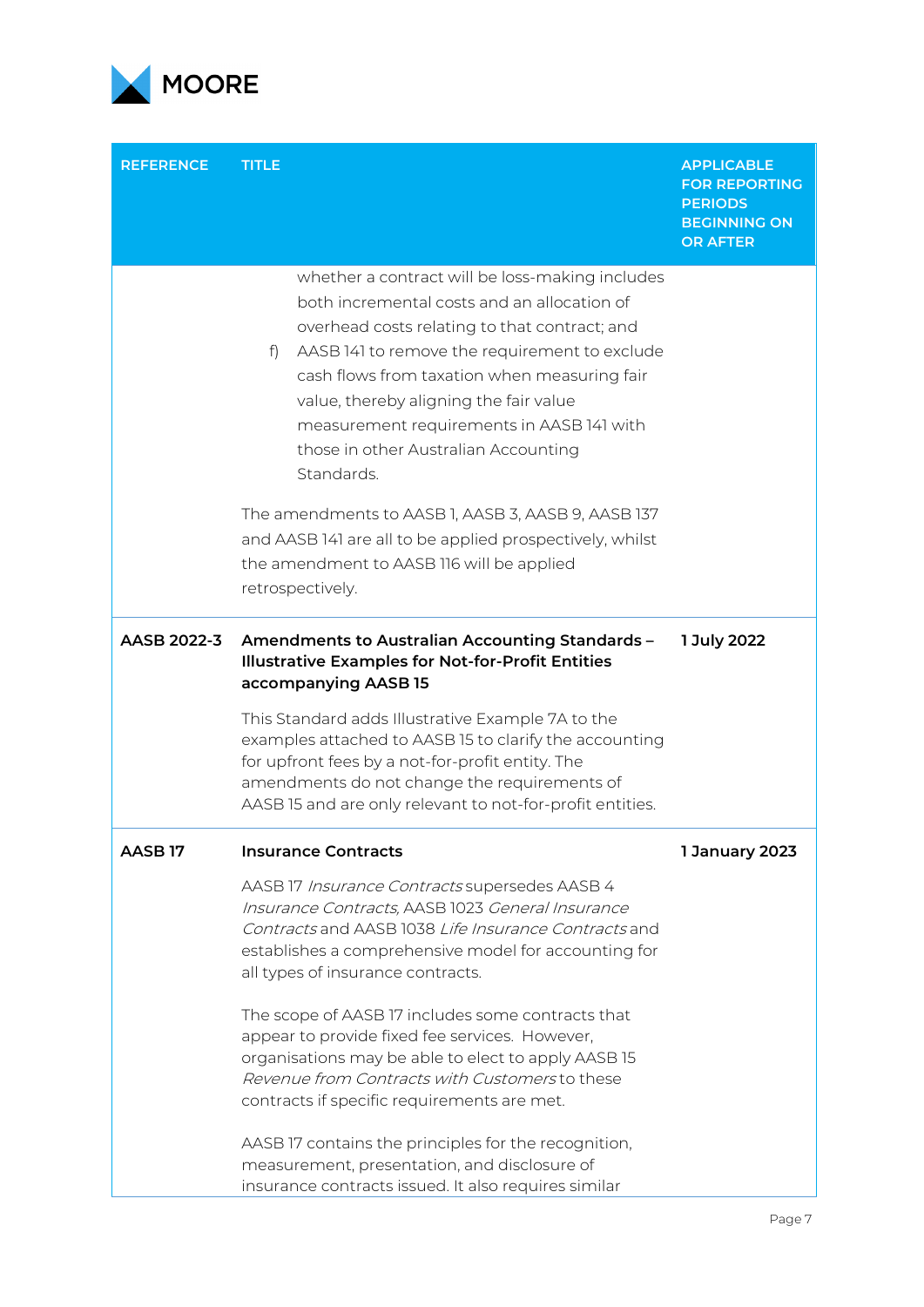

| <b>REFERENCE</b>   | <b>TITLE</b>                                                                                                                                                                                                                                                                                                                                                                                                                                                                                                                                                                                                 | <b>APPLICABLE</b><br><b>FOR REPORTING</b><br><b>PERIODS</b><br><b>BEGINNING ON</b><br><b>OR AFTER</b> |
|--------------------|--------------------------------------------------------------------------------------------------------------------------------------------------------------------------------------------------------------------------------------------------------------------------------------------------------------------------------------------------------------------------------------------------------------------------------------------------------------------------------------------------------------------------------------------------------------------------------------------------------------|-------------------------------------------------------------------------------------------------------|
|                    | principles to be applied to reinsurance contracts held<br>and investment contracts with discretionary<br>participation features issued. The objective is to ensure<br>that entities provide relevant information in a way that<br>faithfully represents those contracts. This information<br>gives a basis for users of financial statements to assess<br>the effect that insurance contracts have on the<br>financial position, and performance of the<br>organisation.                                                                                                                                     |                                                                                                       |
|                    | In addition to the full measurement model, the<br>standard also contains a simplified approach for<br>insurance contracts that are shorter than 12 months.                                                                                                                                                                                                                                                                                                                                                                                                                                                   |                                                                                                       |
|                    | Early adoption is permitted if AASB 9 and AASB 15 have<br>been adopted on or before the initial date of<br>application for AASB 17. AASB 17 contains detailed<br>transition guidance.                                                                                                                                                                                                                                                                                                                                                                                                                        |                                                                                                       |
| <b>AASB 2020-1</b> | Amendments to Australian Accounting Standards -<br><b>Classification of Liabilities as Current or Non-current</b>                                                                                                                                                                                                                                                                                                                                                                                                                                                                                            | 1 January 2023                                                                                        |
|                    | This Standard amends AASB 101 to clarify<br>requirements for the presentation of liabilities in the<br>statement of financial position as current or non-<br>current. The amendments clarify that if a liability is<br>subject to covenants, the organisation may only<br>classify a liability as non-current if it meets the<br>covenant tests as at balance date, even if the lender<br>does not test compliance until a later date. The<br>meaning of settlement of a liability is also clarified.                                                                                                        |                                                                                                       |
|                    | ED316 Non-current Liabilities with Covenants<br>(proposed amendments to AASB 101) closed for<br>comment in December 2021 and proposed further<br>amendments to AASB 2020-1. Firstly, it proposed the<br>deferral of the application date of AASB 2020-1 and to<br>reverse some of its requirements. It proposes that<br>organisations no longer have to pass covenant tests<br>that are not tested by the lender until a date after<br>balance date, in order to classify a liability as non-<br>current. However, it also introduces additional<br>disclosure requirements. It is unlikely to be beneficial |                                                                                                       |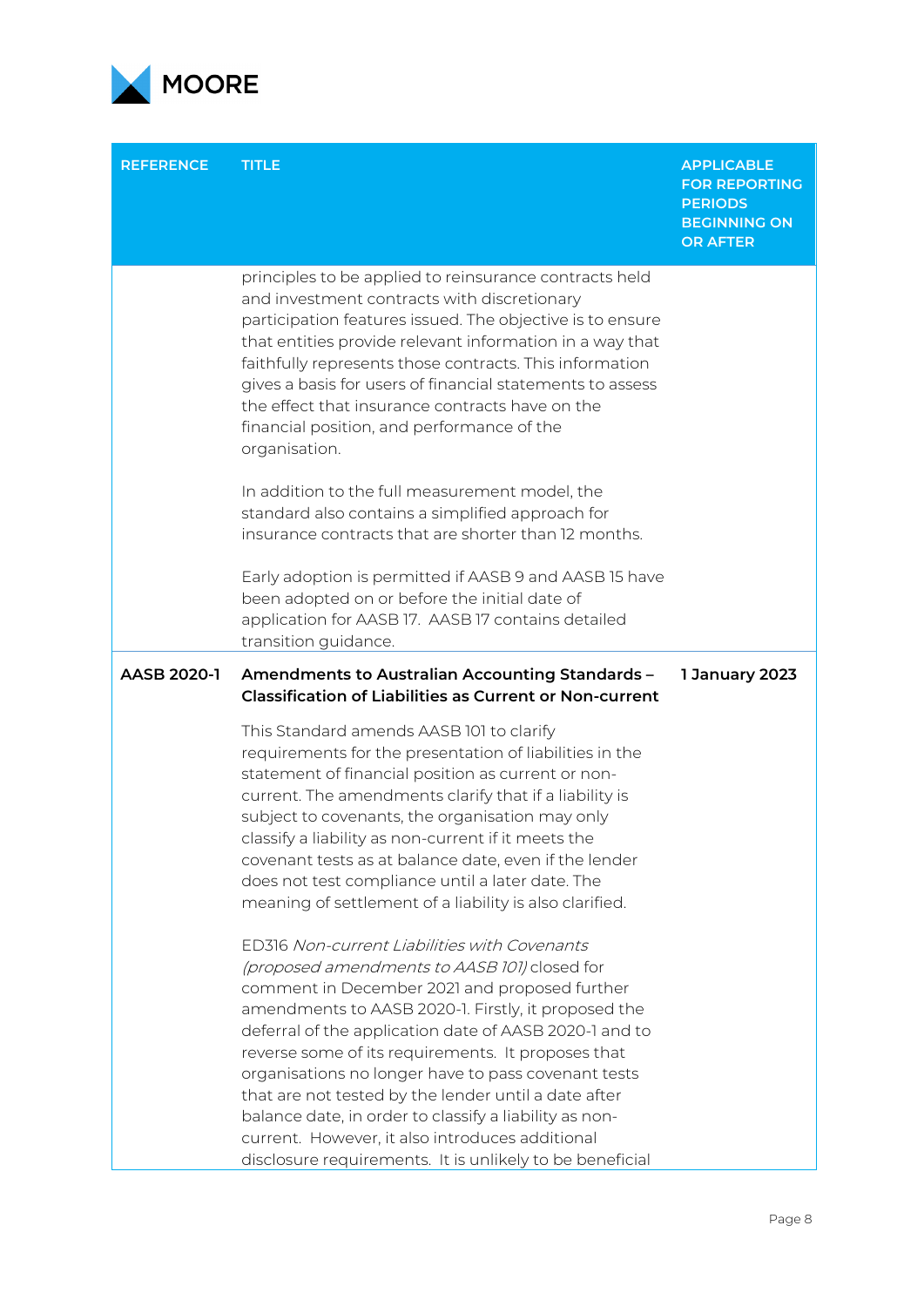

| <b>REFERENCE</b>   | <b>TITLE</b>                                                                                                                                                                                                                                                                   | <b>APPLICABLE</b><br><b>FOR REPORTING</b><br><b>PERIODS</b><br><b>BEGINNING ON</b><br><b>OR AFTER</b> |
|--------------------|--------------------------------------------------------------------------------------------------------------------------------------------------------------------------------------------------------------------------------------------------------------------------------|-------------------------------------------------------------------------------------------------------|
|                    | to adopt AASB 2020-1 early without this ED being<br>finalised.                                                                                                                                                                                                                 |                                                                                                       |
| <b>AASB 2021-2</b> | Amendments to Australian Accounting Standards -<br><b>Disclosure of Accounting Policies and Definition of</b><br><b>Accounting Estimates</b>                                                                                                                                   | 1 January 2023                                                                                        |
|                    | AASB 2021-2 makes minor amendments to the<br>references to accounting policies, such they should be<br>material accounting policies rather significant<br>accounting policies and further clarifies what an<br>accounting estimate is. Specifically, it amends:                |                                                                                                       |
|                    | AASB 7, to clarify that information about<br>a)<br>measurement bases for financial instruments is<br>expected to be material to an entity's financial<br>statements;                                                                                                           |                                                                                                       |
|                    | b) AASB 101, to require entities to disclose their<br>material accounting policy information rather than<br>their significant accounting policies;                                                                                                                             |                                                                                                       |
|                    | c) AASB 108, to clarify that an accounting estimates<br>are monetary amounts in financial statements that<br>are subject to measurement uncertainty and<br>clarifies how entities should distinguish changes in<br>accounting policies and changes in accounting<br>estimates; |                                                                                                       |
|                    | AASB 134, to identify material accounting policy<br>$\mathsf{d}$<br>information as a component of a complete set of<br>financial statements rather than significant<br>accounting policies; and                                                                                |                                                                                                       |
|                    | AASB Practice Statement 2, to provide guidance on<br>$\epsilon$<br>how to apply the concept of materiality to<br>accounting policy disclosures.                                                                                                                                |                                                                                                       |
|                    | This standard is to be applied prospectively.                                                                                                                                                                                                                                  |                                                                                                       |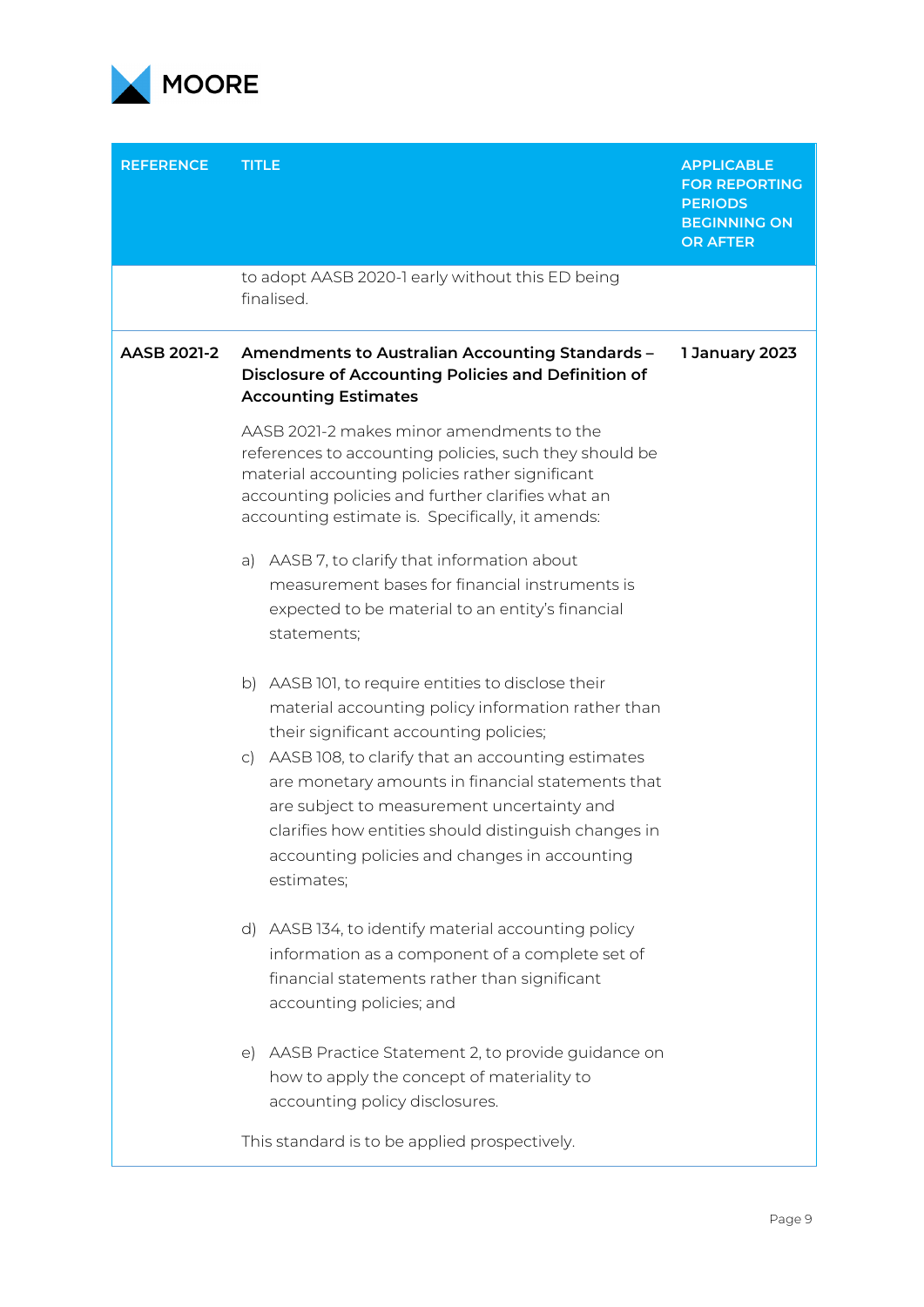

| <b>REFERENCE</b> | <b>TITLE</b>                                                                                                                                                                                                                                                                                                                                                                                                                                                                                                                                                                                                                                                                                                             | <b>APPLICABLE</b><br><b>FOR REPORTING</b><br><b>PERIODS</b><br><b>BEGINNING ON</b><br><b>OR AFTER</b> |
|------------------|--------------------------------------------------------------------------------------------------------------------------------------------------------------------------------------------------------------------------------------------------------------------------------------------------------------------------------------------------------------------------------------------------------------------------------------------------------------------------------------------------------------------------------------------------------------------------------------------------------------------------------------------------------------------------------------------------------------------------|-------------------------------------------------------------------------------------------------------|
| AASB 2021-6      | Amendments to Australian Accounting Standards -<br>Disclosure of Accounting Policies: Tier 2 and Other<br><b>Australian Accounting Standards</b>                                                                                                                                                                                                                                                                                                                                                                                                                                                                                                                                                                         | 1 January 2023                                                                                        |
|                  | AASB 2021-6 makes changes in the references from<br>significant accounting policies to material accounting<br>policies in AASB 1049 Whole of Government and<br>General Government Sector Financial Reporting, AASB<br>1054 Australian Additional Disclosures and AASB 1060<br>General Purpose Financial Statements - Simplified<br>Disclosures for For-Profit and Not-for-Profit Tier 2<br>entities consistent with AASB 2021-2.<br>This standard is to be applied prospectively.                                                                                                                                                                                                                                        |                                                                                                       |
| AASB 2021-5      | Amendments to Australian Accounting Standards -<br>Deferred Tax related to Assets and Liabilities arising<br>from a Single Transaction                                                                                                                                                                                                                                                                                                                                                                                                                                                                                                                                                                                   | 1 January 2023                                                                                        |
|                  | This Standard amends AASB 112 Income Taxes to clarify<br>the accounting for deferred tax on transactions that, at<br>the time of the transaction, give rise to equal taxable<br>and deductible temporary differences. The<br>amendments clarify that where organization<br>recognise both an asset and a liability and that gives<br>rise to equal taxable and deductible temporary<br>differences the deferred tax assets and deferred tax<br>liabilities must both be recognised. This may arise with<br>transactions such as leases and decommissioning,<br>restoration, and similar obligations.<br>This standard is to be applied retrospective to leases<br>and decommissioning liabilities, and prospectively for |                                                                                                       |
|                  | all other transactions.                                                                                                                                                                                                                                                                                                                                                                                                                                                                                                                                                                                                                                                                                                  |                                                                                                       |
| AASB 2022-1      | Amendments to Australian Accounting Standards -<br>Initial Application of AASB 17 and AASB 9 -<br><b>Comparative Information</b>                                                                                                                                                                                                                                                                                                                                                                                                                                                                                                                                                                                         | 1 January 2023                                                                                        |
|                  | This Standard amends AASB 17 and is relevant when<br>an organisation adopts AASB 17 and AASB 9 for the                                                                                                                                                                                                                                                                                                                                                                                                                                                                                                                                                                                                                   |                                                                                                       |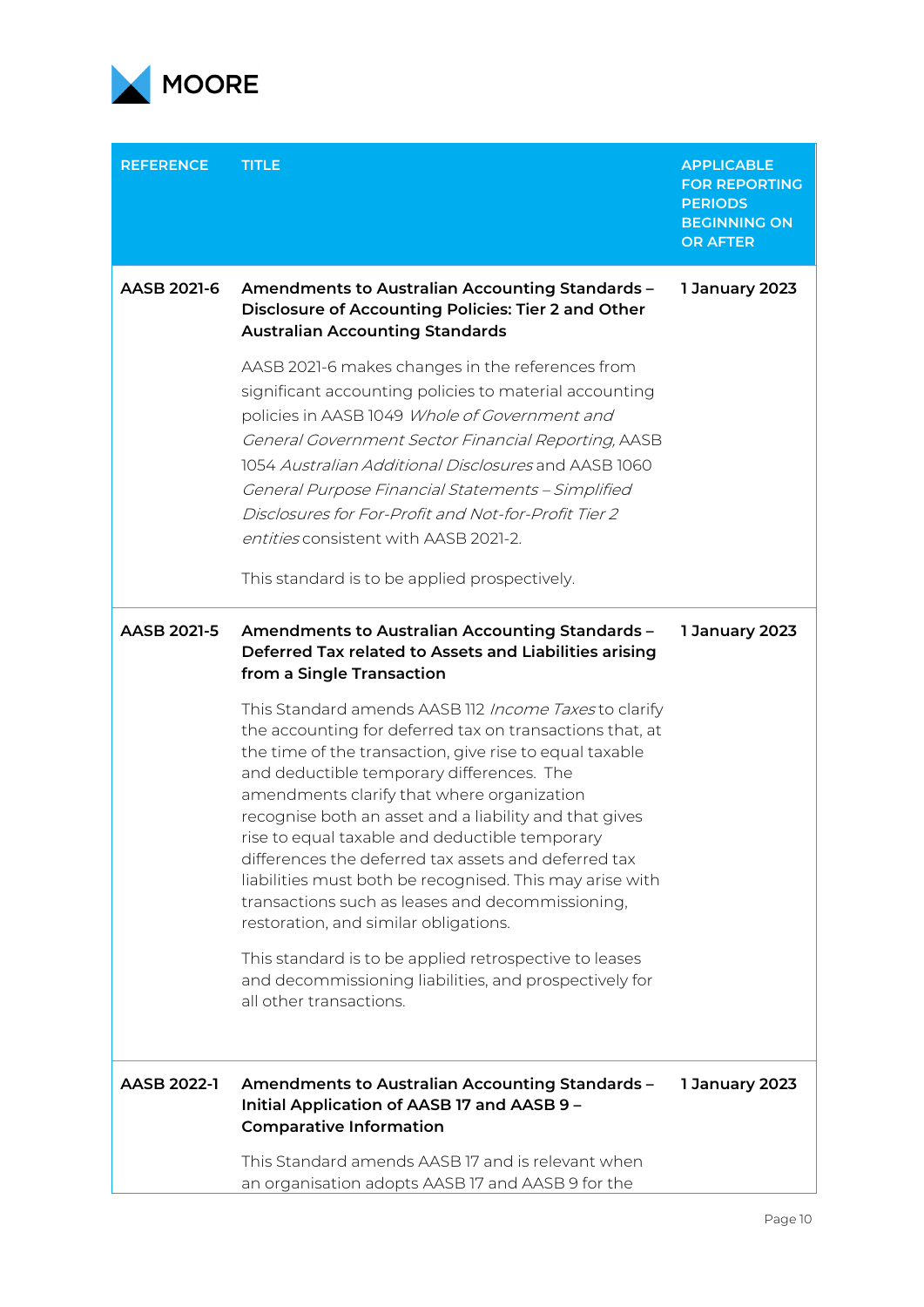

| <b>REFERENCE</b> | <b>TITLE</b>                                                                                                                                                                                                                                                                                                                                                                                                                                                                                                                                                                                                                                                                                    | <b>APPLICABLE</b><br><b>FOR REPORTING</b><br><b>PERIODS</b><br><b>BEGINNING ON</b><br><b>OR AFTER</b> |
|------------------|-------------------------------------------------------------------------------------------------------------------------------------------------------------------------------------------------------------------------------------------------------------------------------------------------------------------------------------------------------------------------------------------------------------------------------------------------------------------------------------------------------------------------------------------------------------------------------------------------------------------------------------------------------------------------------------------------|-------------------------------------------------------------------------------------------------------|
|                  | first time on the same date. It adds a transition option<br>referred to as 'a classification overlay' relating to<br>comparative information about financial assets. This is<br>relevant where an organisation has elected not to<br>restate comparative information for AASB 9 transition.<br>Applying this transition option permits organisations<br>to present comparative information about such<br>financial assets as if the classification and<br>measurement requirements of AASB 9 had been<br>applied. This enables insurers to reduce potentially<br>significant accounting mismatches between financial<br>assets and insurance contract liabilities in the<br>comparative period. |                                                                                                       |
| AASB 2021-7      | Amendments to AASB 10 Consolidated financial<br>statements and AASB 128 Investments in associates<br>and joint ventures                                                                                                                                                                                                                                                                                                                                                                                                                                                                                                                                                                         | 1 January 2025                                                                                        |
|                  | This Standard amends AASB 10 and AASB 128 to<br>address an inconsistency between the requirements in<br>AASB 10 and those in AASB 128 (August 2011), in<br>dealing with the sale or contribution of assets between<br>an investor and its associate or joint venture. The<br>amendments require:<br>a) a full gain or loss to be recognised when a<br>transaction involves a business (whether it is<br>housed in a subsidiary or not); and<br>b) a partial gain or loss to be recognised when a<br>transaction involves assets that do not<br>constitute a business, even if these assets are<br>housed in a subsidiary.<br>This Standard also makes an editorial correction to<br>AASB 10.    |                                                                                                       |
|                  | The IASB have deferred this amendment indefinitely,<br>and therefore the AASB will continue to push out the<br>mandatory application date.                                                                                                                                                                                                                                                                                                                                                                                                                                                                                                                                                      |                                                                                                       |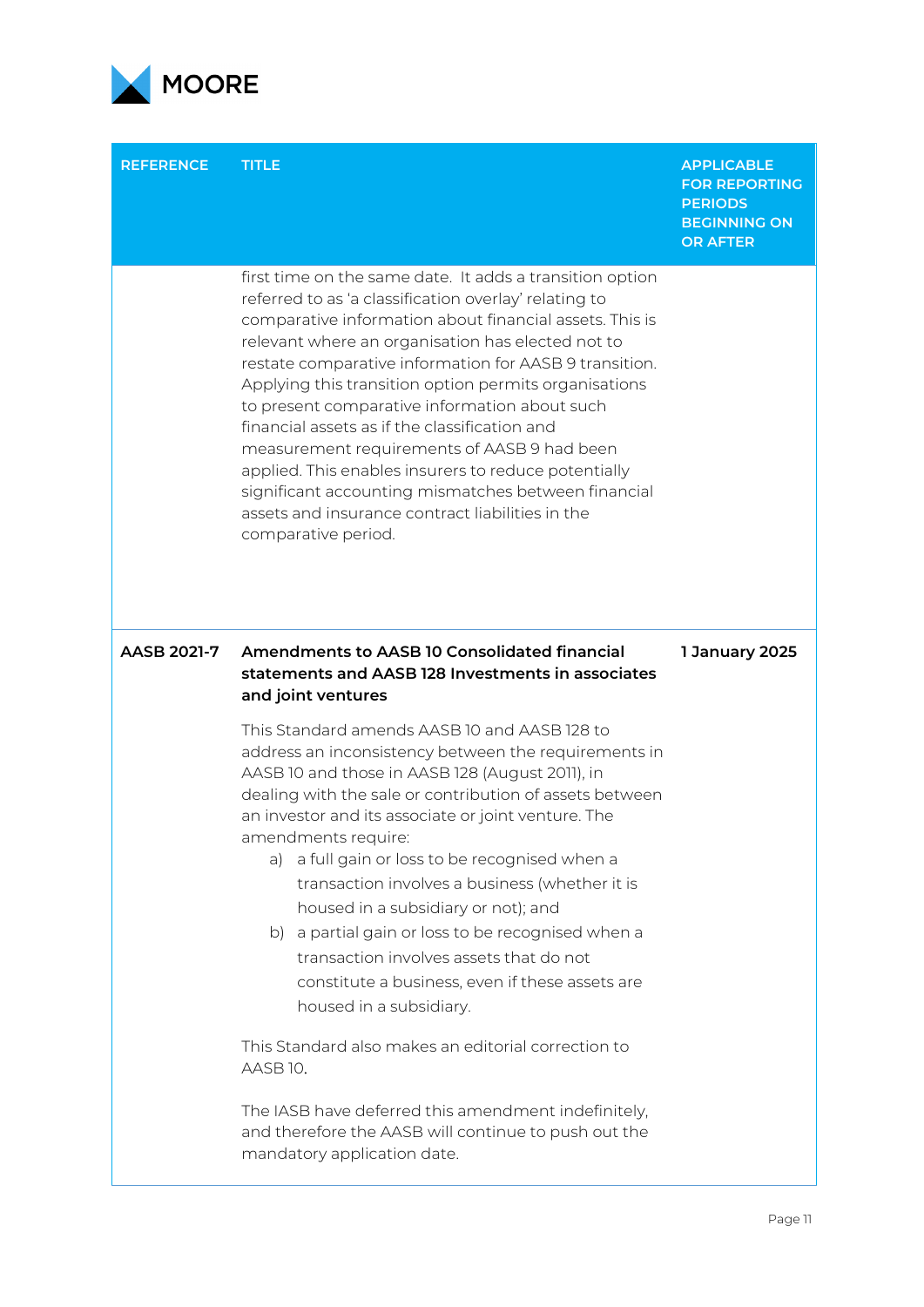

## **IFRIC PROUNOUNCEMENTS**

The IFRS Interpretations Committee (IFRIC) is an interpretive body of the IASB Board that assists with supporting the consistent application of the IFRS Accounting Standards. IFRIC did not release any Interpretations this year but did release a number of IFRIC Agenda Decisions.

The IASB has stated that organisations that are required to comply with the requirements of IFRS should also apply with the requirements of IFRIC Agenda Decisions. Whilst these Agenda Decisions do not change the requirements of IFRSs they are supporting explanatory material that clarify how the requirements of the IFRSs should be applied and are considered to have the same authority as the standards themselves.

Accordingly, organisations who apply Australian Accounting Standards, will also need to comply with the conclusions in IFRIC decisions.

IFRIC Agenda Decisions have no mandatory application date and are effective once confirmed by the IASB, however entities are allowed 'sufficient time' to consider and implement the Agenda Decisions. It is expected that this 'sufficient time' should be a matter of months and not years. If your organisation is not able to comply with the requirements of a relevant Agenda Decision issued during the year, you should discuss the implications with your Auditor.

All IFRIC Agenda Decisions should be applied retrospectively as a change in accounting policy in accordance with the requirements of AASB 108 Accounting Policies, change in estimates and Errors.

The IFRIC Agenda Decisions since 1 July 2021 are:

#### • **Non-refundable Value Added Tax on Lease Payments (IFRS 16 Leases) September 2021 IFRIC, confirmed by IASB October 2021**

IFRIC received a request about how a lessee accounts for any non-refundable value added tax (VAT) charged on lease payments. The request asked whether, in applying IFRS 16, the lessee includes non-refundable VAT as part of the lease payments for a lease. Based on their outreach IFRIC concluded that there was limited evidence:

- a) that non-refundable VAT on lease payments is material to affected lessees; and
- b) of diversity in the way lessees in similar circumstances account for nonrefundable VAT on lease payments.

Therefore, it was not added to the IFRIC agenda.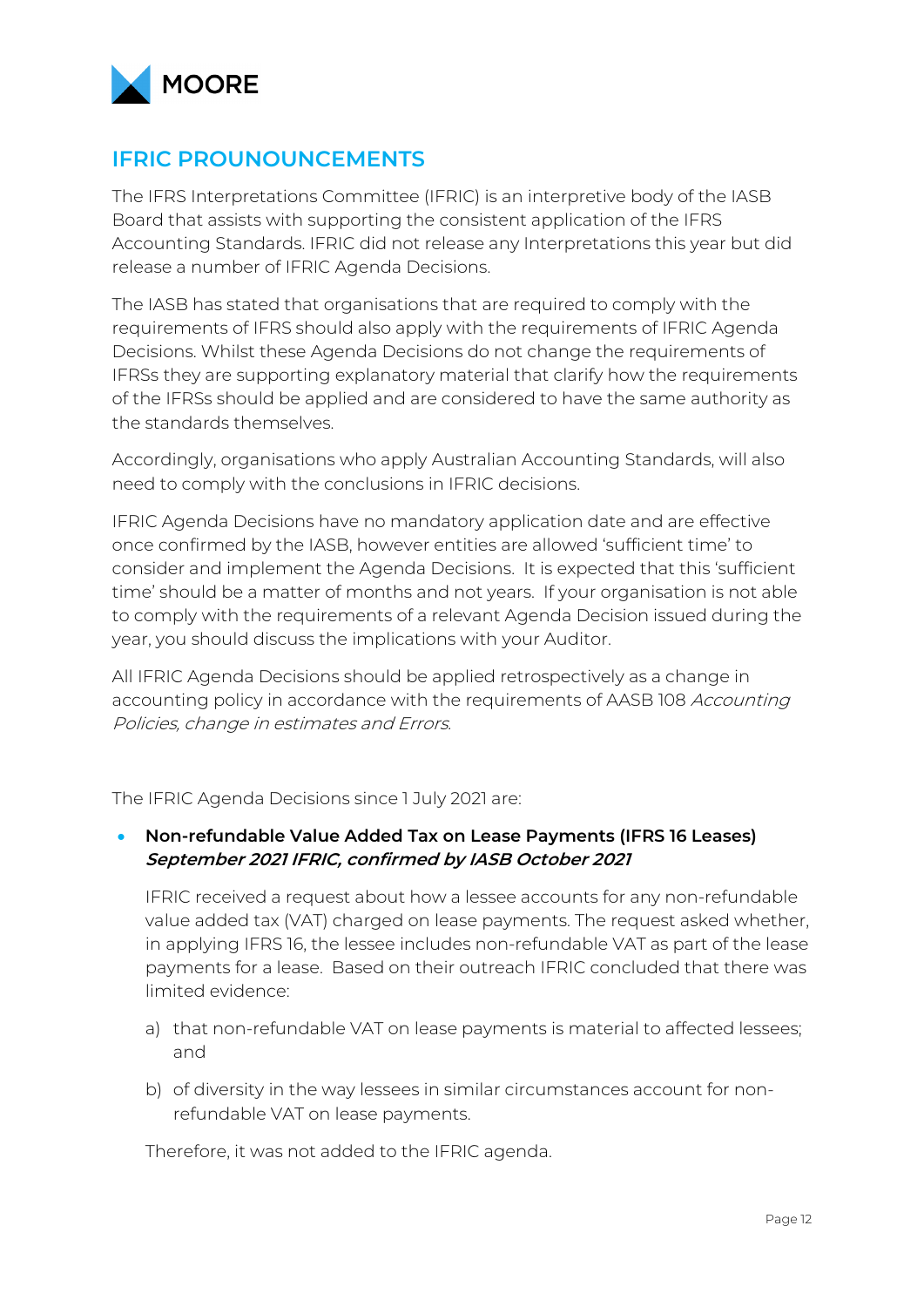

## • **Accounting for Warrants that are Classified as Financial Liabilities on Initial Recognition (IAS 32 Financial Instruments: Presentation) September 2021 IFRIC, confirmed by IASB October 2021**

IFRIC received a request about the application of IAS 32 in relation to the reclassification of warrants in a scenario where a warrant provides the holder with the right to buy a fixed number of equity instruments of the issuer at an exercise price that will be fixed at a future date. At initial recognition because of the variability in the exercise price, the issuer classified the warrant as a financial liability under IAS 32. The request asked whether the issuer reclassifies it to equity following the fixing of the warrant's exercise price, given that the fixed-for-fixed condition in IAS 32.16 would be met at that stage.

IFRIC observed that IAS 32 contains no general requirements for reclassifying financial liabilities to equity after initial recognition when the instrument's contractual terms are unchanged. IFRIC concluded that it was too narrow an issue for IFRIC to address in a cost-effective manner, but instead it should be considered as part of the IASB's broader Financial Instruments with Characteristics of Equity (FICE) project. This issue was not added to the IFRIC agenda.

#### • **Economic Benefits from Use of a Windfarm (IFRS 16 Leases) November 2021 IFRIC, confirmed by IASB December 2021**

IFRIC received a request about whether an electricity retailer (retailer) has right to obtain substantially all the economic benefits from use of a windfarm, and therefore a lease under IFRS 16, throughout the term of an agreement with a windfarm generator (supplier) in the following circumstances:

- a) The retailer and supplier are both registered participants of an electricity market and customers and suppliers must make all sales and purchases via the market's electricity grid at a spot price set by the market operator. The retailer therefore purchases all electricity from the grid.
- b) The retailer enters into an agreement with the supplier which:
	- i. Swap the spot price per megawatt of electricity that the windfarm supplies to the grid over a 20-year period for a fixed price, settled net in cash. In effect the supplier receives, and the retailer pays, a fixed price for the volume of electricity produced by the windfarm over the period.
	- ii. Transfers all renewable energy credits that accrue at the windfarm to the retailer.

To have a lease under IFRS 16.9 the customer must have both the right to obtain substantially all the economic benefits of the identified asset at the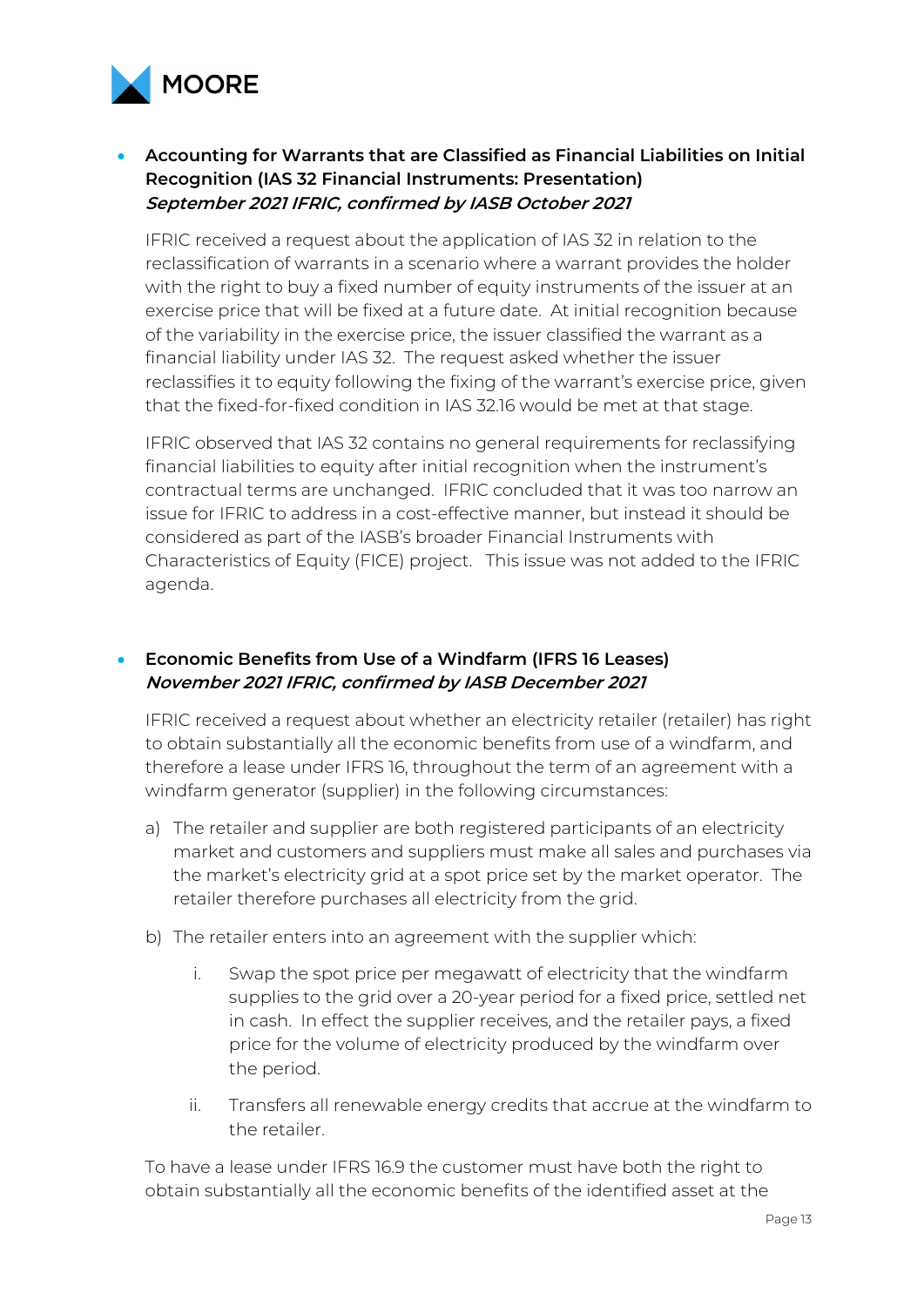

right to direct the use of the asset. IFRIC observed that the benefits of the windfarm include the electricity it produces (primary benefit) and the renewable energy credits. IFRIC noted that whilst the agreement gives the retailer rights to the renewable energy credits, it does not give them the right to the electricity, as that must be supplied to the grid. Therefore, it does not get substantially all the economic benefit and the agreement does not contain a lease.

## • **TLTRO III Transactions (IFRS 9 Financial Instruments and IAS 20 Accounting for Government Grants and Disclosure of Government Assistance) February 2022 IFRIC, confirmed by IASB March 2022**

IFRIC received a request about how to account for the third programme of the targeted longer-term refinancing operations (TLTROs) of the European Central Bank. The TLTROs link the amount a participating bank can borrow and the interest rate that the bank pays to the volume and amount of loans it makes to non-financial corporations and households. Specifically, IFRIC were asked how IFRS 9 and IAS 20 interact in accounting for these arrangements.

IFRIC noted that the initial recognition of this liability would need to be accounted for under IFRS 9 which would require it to be measured at fair value. If the fair value is less than the transaction price, the bank would need to determine whether that difference is for something other than the financial liability. Determining whether the interest rate is below-market requires judgement based on specific facts and circumstances but having the fair value less than the transaction price may indicate that it is a below-market rate.

If the bank determines at initial recognition of the loan that the fair value of the TLTRO III differs from the transaction price, it then needs to assess whether that difference represents a government loan at below-market rates, treated as a government grant under IAS 20. IFRIC observed that making this assessment require judgement based on the specific facts and circumstances and noted that it is not in a position to conclude on whether the TLTRO III tranches contain a benefit of a government loan at a below-market rate of interest or a forgivable loan in the scope of IAS 20. However, they concluded that IAS 20 provides an adequate basis for the bank to make that assessment. IFRIC noted that IAS 20 would only apply to the difference between fair value and the transaction price, and IFRS 9 would apply to the financial liability.

In applying IFRS 9, IFRIC observed that how the conditionality relating to the contractual interest rate should be factored into the effective interest rate was a broad issue that the IASB should consider this as part of its post implementation review of IFRS 9.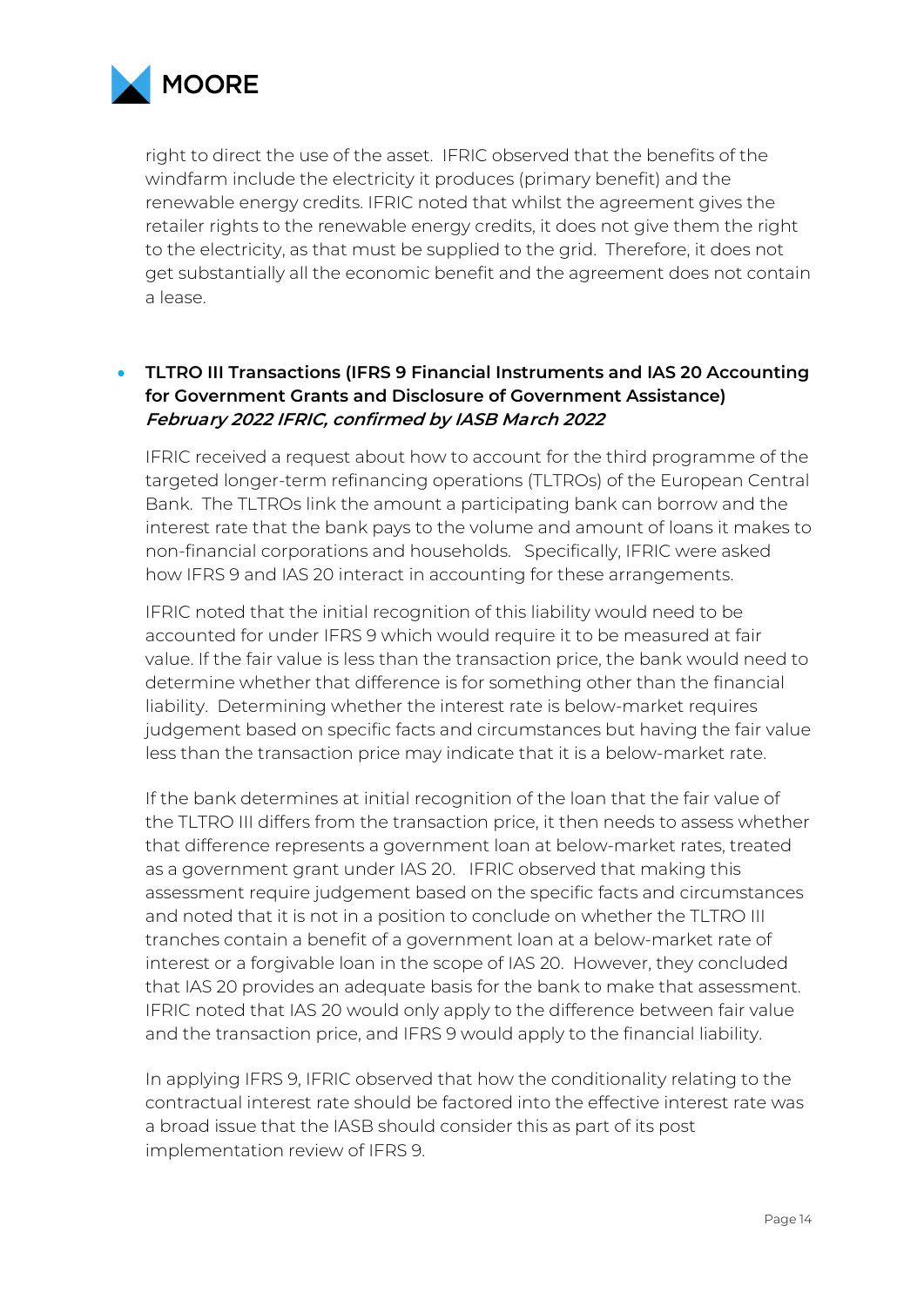

## • **Demand Deposits with Restrictions on Use arising from a Contract with a Third Party (IAS 7 cash flow statements) March 2022 IFRIC, confirmed by the IASB April 2022**

IFRIC received a request about whether a demand deposit is part of cash and cash equivalents in the cash flow statement when the demand deposit is subject to contractual restrictions on use agreed with a third party. In particular, where the entity has a demand deposit with a bank but has a contractual obligation with a third party to keep a specified amount of cash in that separate demand deposit and use it for only specific purposes. If they were to use it for other purposes they would be in breach of their contractual obligations.

IFRIC noted that IAS 7.6 defines cash as cash on hand and demand deposits, therefore restrictions on a demand deposit arising from a contract with a third party, does not result in the deposit no longer being cash and part of cash and cash equivalents in the statement of cash flows. Further IFRIC noted if relevant to understanding their financial position, organisations could disaggregate the cash and cash equivalents line item. In addition, considerations should be given to how this would be disclosed in accordance with IFRS 7 Financial Instruments: Disclosures

# • **Principal versus Agent: software Reseller (IFRS 15 Revenue from Contracts with Customers)**

#### **April 2022 IFRIC, confirmed by the IASB May 2022**

IFRIC received a request about whether a software reseller was a principal or agent under IFRS 15 Revenue from Contracts with Customers in a transaction involving a software manufacturer and end customer where:

- a) Under agreement with the software manufacturer, the reseller:
	- i. can sell the manufacturers standard licences to customers
	- ii. provides pre-sale advice to the customer to identify the right licence for their needs
	- iii. has discretion in setting the sales price to their customers

If the customer decides not to purchase, the reseller receives nothing. If they decide enter into an agreement to purchase licences, the reseller orders the licences from, and pays, the manufacturer

b) the software manufacture provides the licence directly to the customer. The manufacturer and the customer enter into an agreement that cover the terms of the licence and a warranty.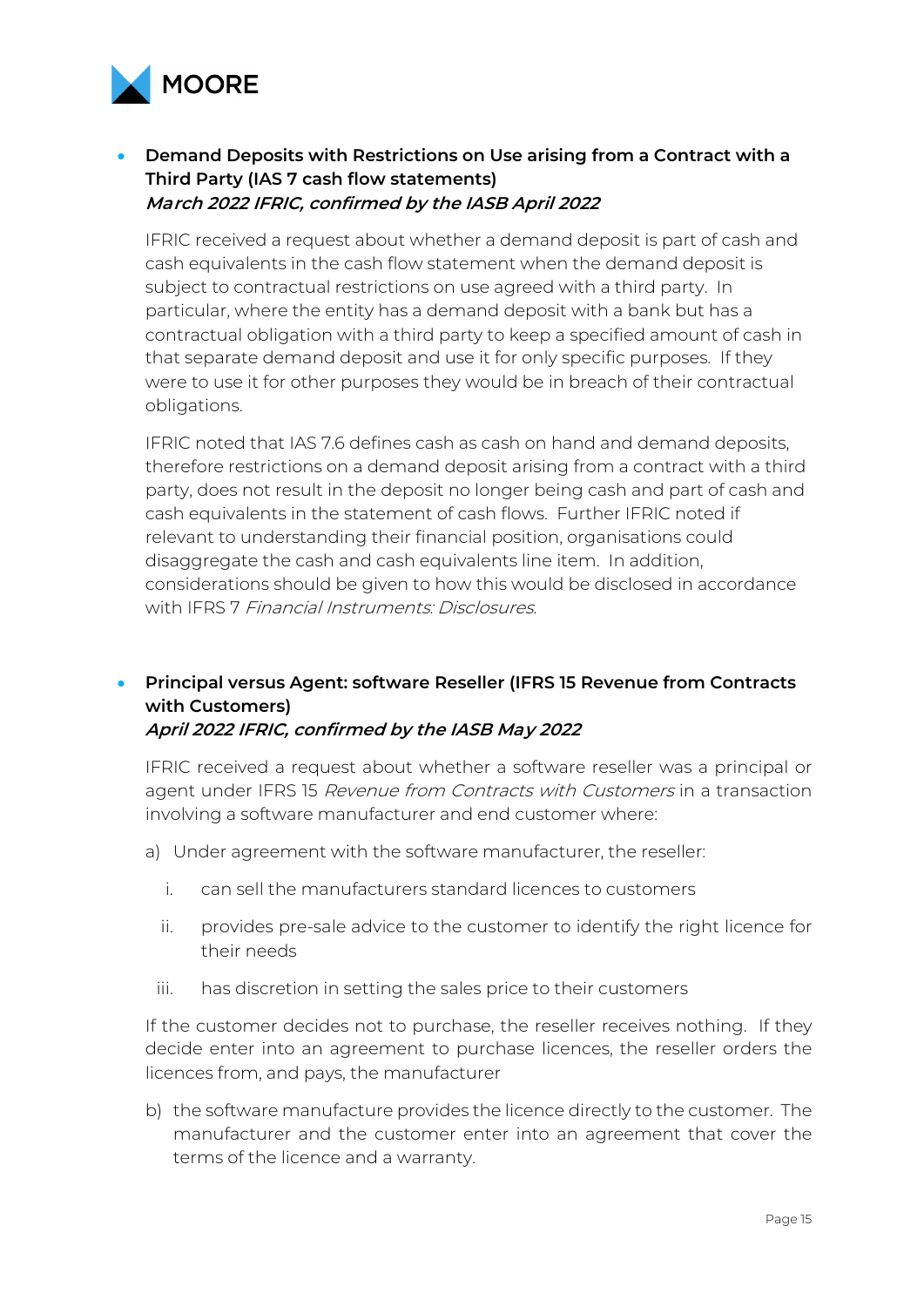

c) If the reseller advises the customer to order the incorrect licences, the customer may not accept the licences. The reseller is unable to return unaccepted licences and cannot sell them to another customer.

IFRIC noted that in this arrangement there was only a single performance obligation (the provision of the licence), and that the pre-sale advice was not a performance obligation as it was provided prior to any contract being entered into.

The reseller needs to then assess whether it controls the licences before they are transferred to the customer. If the normal principles of control under IFRS are not clear, then the reseller should consider the guidance in B37. IFRIC noted that there were elements that indicated it was both principal and agent. Overall, the conclusion would depend on specific facts and circumstances including the terms and conditions of specific contracts. IFRIC decided that IFRS 15 provided an adequate basis for making that assessment. IFRIC did not provide any conclusion. It was also noted that the reseller should consider the adequacy of its disclosures around material accounting policy information and judgements.

An independent member of Moore Global National Limited – members in principal cities throughout the world. Liability limited by a scheme approved under Professional Standards Legislation.